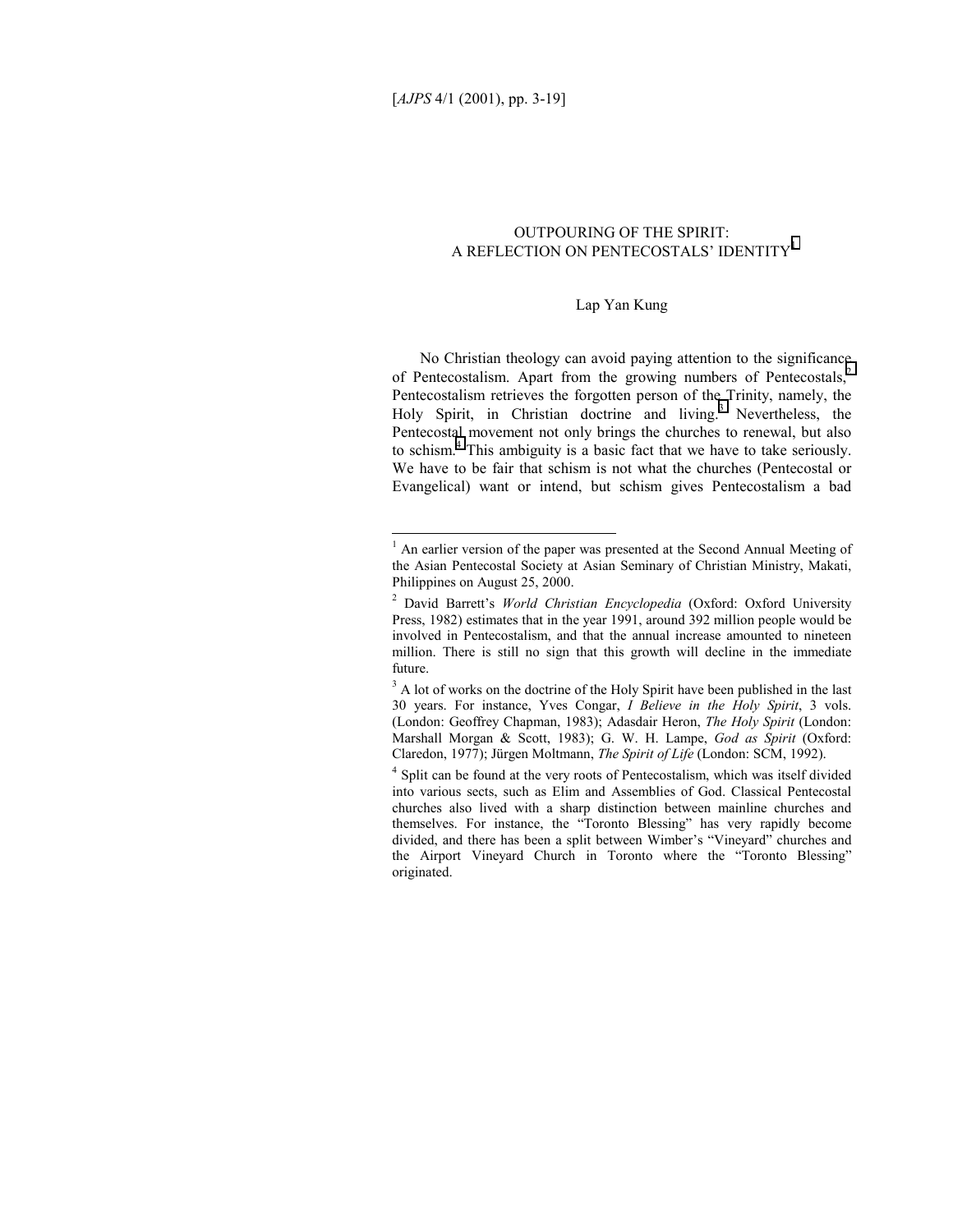# 4 *Asian Journal of Pentecostal Studies* 4/1(2001)

name, because schism is exactly a sign that the Spirit is not at work.<sup>5</sup> Even though in recent years there is a better understanding and communication between Pentecostals and Evangelicals,<sup>6</sup> this does not enhance our understanding of the work of the Spirit. What I mean is that they may be more open to one another and less critical toward one another than before, but their basic framework of understanding the work of the Holy Spirit remains unchanged. The thesis of this paper is to argue that the task of Pentecostalism does not lie in improving the relations between the Pentecostals and Evangelicals, but depends upon recalling its identity, namely, the eschatological sign of the outpouring of the Spirit. This sign is the nature of the church. Such a concern is involved in a shift from the apostles' paradigm of understanding of the Spirit to Isaiah's paradigm. This proposal is not to neglect the significance of any particular charismatic experience, but to recover the central message of the outpouring of the Spirit whom the Pentecostals are dependent upon.

# 1. Is the Difference between Pentecostals and Evangelicals Unbridgeable?

What makes Pentecostalism so controversial among the Christian churches? Michael Welker lists five major characteristics of the Pentecostal movement. They are:

- 1. Members of the charismatic movement emphasize that they have experienced with new power the reality and presence of God.
- 2. Members of the charismatic movement emphasize that they have come to a new awareness of community and to new community experiences.
- 3. Members of the charismatic movement emphasize that among themselves the abundance and diversity of the gifts of the Spirit are taken seriously.

-

 $5$  See the history of the Donatist Controversy of the third and fourth century. Augustine argues that schism and the betrayal of faith are both sinful. For Cyprian, schism is by far the most serious sin.

 $<sup>6</sup>$  Some consider that the "fourth wave" of the Charismatic movement is the unity</sup> between the Pentecostals and Evangelicals. See David Pawson, *Fourth Wave* (London: Edward England, 1993). Besides, we notice that the ecumenicals and the Pentecostals come near together now. See Arnold Bittlinger, ed., *The ChurchIis Charismatic* (Geneva: WCC, 1981); and Jürgen Moltmann ed., *Pentecostal Movements as an Ecumenical Challenge* (London: SCM, 1996).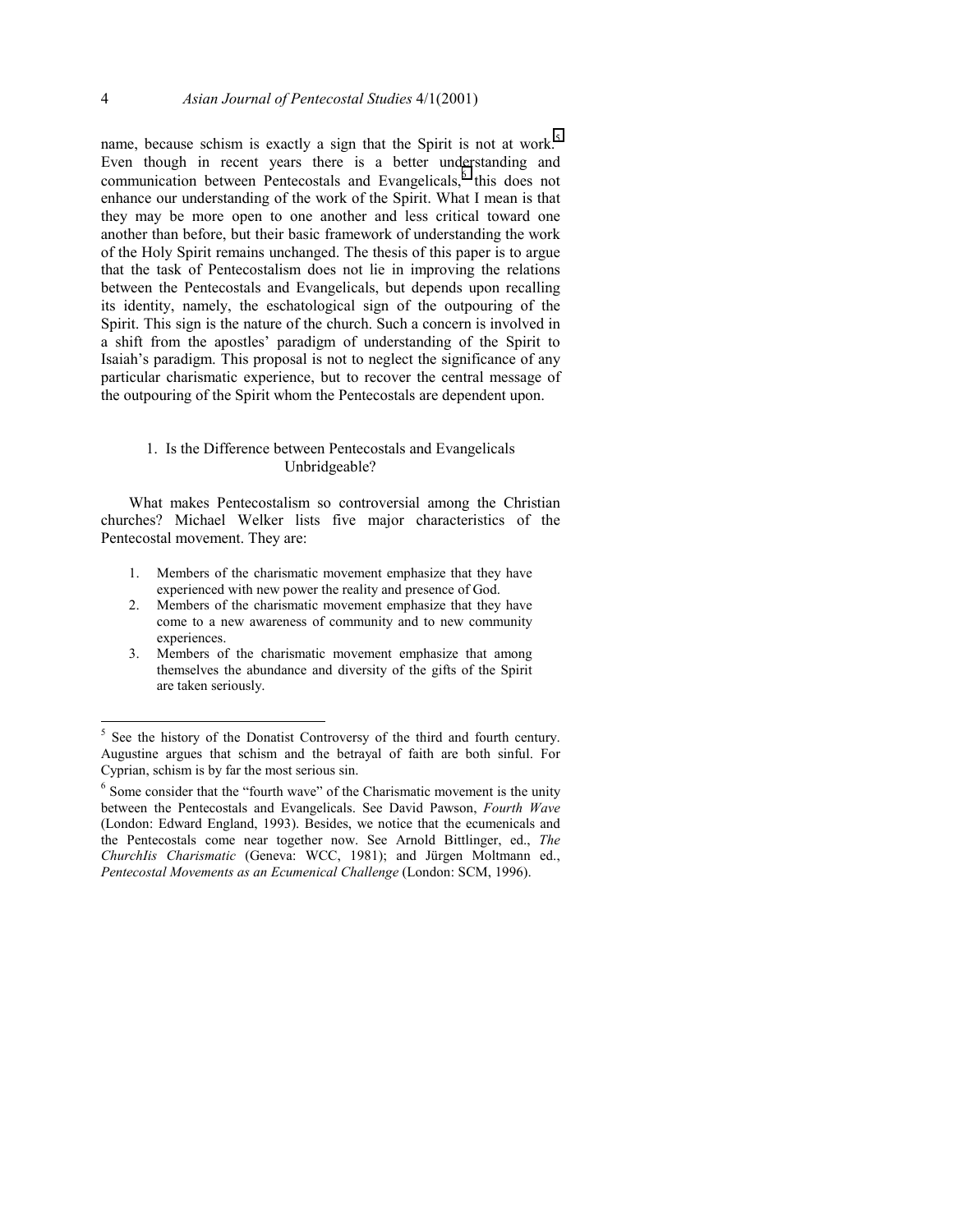- 4. Members of the charismatic movement emphasize that for them the relativizing and removing of confessional boundaries and an attendant opening to an ecumenical Christianity have become an important sign of the power of the Spirit's action.
- 5. Members of the charismatic movement emphasize the experience termed baptism in the Holy Spirit.<sup>7</sup>

Among these five characteristics, different Pentecostals are allowed to have different degrees of emphasis and interpretation. If what Welker summarizes is valid, we do not see any sound theological reason why the Evangelicals are antagonistic to the Pentecostals, because it is clear that most of the Christian churches would welcome these five emphases one way or another. But in reality, their relation is still in tension. From the content of their discussion, I notice three main divergences between them. Firstly, Pentecostal movements usually have a two-tier concept of spirituality, and this is inherently threatening, because such theology creates a sharp distinction between those who have the particular experience, and those who have not. There are people who are "in," and people who are "out," but ought to be "in." A good example of this is the awkward implications of the classical Pentecostal doctrine of "baptism in the Spirit."<sup>8</sup> Secondly, Pentecostalism emphasizes the work of the Spirit, and brings with it an experience of unusual power, and even abnormal phenomena, such as, healing, speaking in tongues and prophecy. Since the event of the "Toronto Blessing" some more abnormal phenomena are characterized. David Lewis summarizes them as tingling in one's hands, hand or arm shaking, stiffening of one's body, weeping, laughing, fluttering of one's eyelids, falling over, screaming, hot areas on one's body, change in one's breathing, behavior resembling drunkenness and others.<sup>9</sup> All these experience are not only alien from the Evangelical understanding of spirituality, but also different from their traditional

<sup>7</sup> Michael Welker, *God the Spirit* (Minneapolis: Fortress, 1992), pp. 11-13. I am aware of the differences between the Charismatic and Pentecostal movements. Especially for the Pentecostals, Pentecostals and Charismatic movements are not interchangeable. But Welker's summary may still be validly applied to the Pentecostals. See Stanley Burgess and Gary B. McGee, eds., *Dictionary of Pentecostal and Charismatic Movements* (Grand Rapids; Zondervan, 1988).

<sup>8</sup> See David Middlemiss, *Interpreting Charismatic Experience* (London: SCM, 1996), pp. 1-30.

<sup>9</sup> David Lewis, *Healing: Fiction, Fantasy or Fact* (London: Hodder, 1989), p. 185.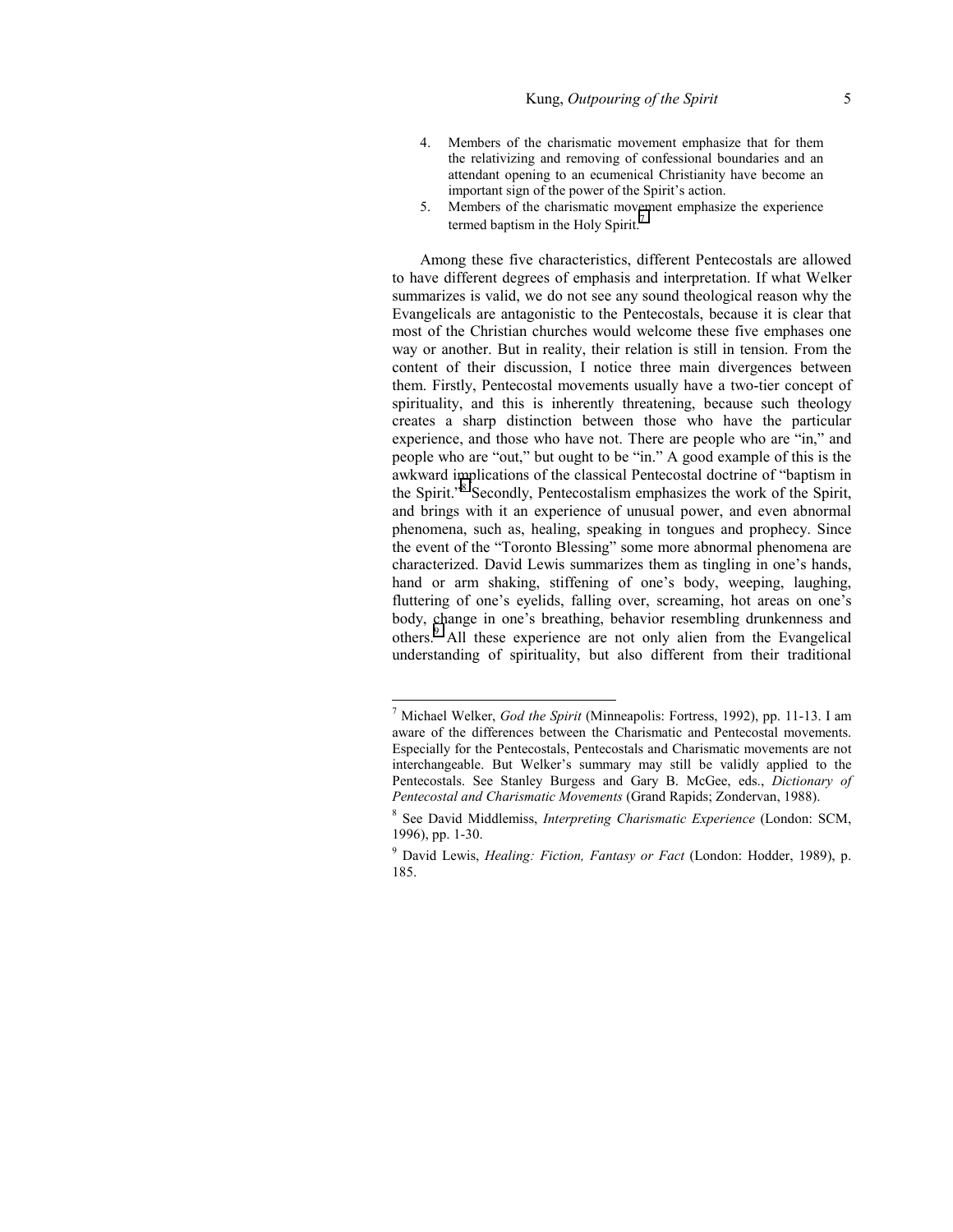emphasis on Christology.<sup>10</sup> Thirdly, the Pentecostals emphasize the significance of the "middle spectrum" in their theology. This is the spectrum where the spirits' activities take place. Our world, thus, is seen as warfare between God and the evil spirits. Christians are asked to struggle with these spirits in their world.<sup>11</sup> Such kind of "middle" spectrum" theology sounds irrational in western academic theology.<sup>12</sup>

These theological and practical differences do not easily bring the Pentecostals and Evangelicals together. Nevertheless, we notice that the Evangelicals since the 1980s have been developing a piety centered on the Holy Spirit and on experiences of the Spirit, without being directly connected to the Pentecostal movement. For instance, the charismatic worship that emphasizes singing short hymns, use of different types of musical instruments, and prayer of healing have been introduced to the Evangelical churches. In order to meet the needs of the young people, some of the Evangelical churches hold two different services, namely, the traditional and the charismatic. $13$  On the other hand, the Pentecostals stress less exclusive and authoritative interpretation of the work of the Holy Spirit. Undoubtedly, such a move can release tension between them. However, this is not enough, because their attempts are more likely a matter of tolerance or even positively stated, a result of mutual appreciation, but they do not enhance our deeper understanding of the work of the Holy Spirit. In other words, their framework of understanding the Spirit remains unchanged. Despite their difference, the Pentecostals and Evangelicals share the same framework of understanding the Spirit, namely, the paradigm of the apostles' experience.

 $10$  This may be understood in terms of the debate between logos-Christology and spirit-Christology. The former emphasizes Jesus Christ as the sole criterion of Christian theology.

 $11$  Such kind of understanding is clearly expressed in the works of John Wimber, *Power Evanglism* (San Francisco: Harper & Row, 1986) and *Power Healing* (San Francisco: Harper & Row, 1987).

 $12$  For instance, most of the works on systematic theology do not give a chapter on the theology of "middle spectrum."

<sup>&</sup>lt;sup>13</sup> This is one of the features of the Hong Kong churches. But is such kind of arrangement a kind of schism within the same church?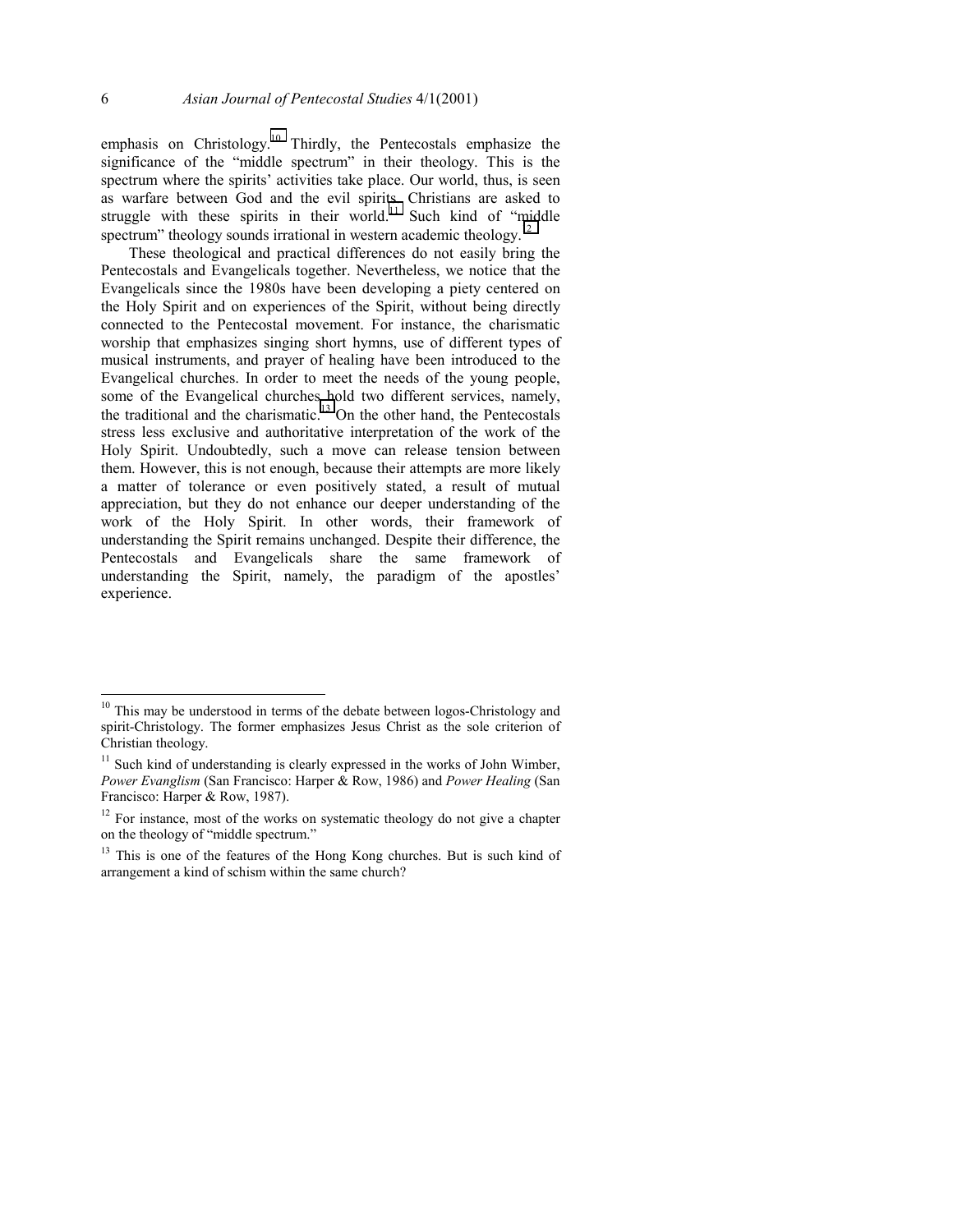### 2. Apostles' Experience

When we pay attention to most of the reference between the Pentecostals and Evangelicals, we find that their reference to the Holy Spirit mainly comes from the apostles' experience. The Pentecostals emphasize the experience of the Acts of the Apostles, while the Evangelicals consider Paul's experience as primary. Both sides seldom refer to the Old Testament. This is quite understandable because the Spirit in the Old Testament is less explicit and clear than in the New Testament.14 More importantly, the Christian churches have an ideological preference for the New Testament. This ideological preference considers that the Old Testament is the shadow of the New, and the New Testament is the fulfillment of the promise of the Old. Obviously, such an ideological preference is an extension of the understanding of Jesus Christ as God's revelation.<sup>15</sup> Because of this ideological preference, the contribution of the Old Testament to the understanding of the Holy Spirit is ignored. Apart from this, it may be argued whether it is more appropriate to read the New Testament in the light of the Old, because if the New is the fulfillment of the Old, we then have to know what the Old Testament's promise is about. Otherwise, the term fulfillment has no content, and we do not know what is going to be fulfilled. On the other hand, the biblical authors are subject to their sociopolitical context, and this shapes the interpretations of their faith. For instance, the Old Testament is mostly addressed to the Israelites as a nation and a people, but the New Testament is mostly addressed to the church and individuals. Obviously, this difference of emphasis will produce two different pictures of the Holy Spirit (although these two pictures have commonalities between them). Thus, we cannot say that the New Testament has a better interpretation of the Spirit than the Old, and *vice versa*. It is because each author has his own emphasis and concern. How then is the Holy Spirit portrayed in the New Testament?

According to the Pentecostals, their experience of the Spirit is most likely dependent upon the Acts of the Apostles. The Pentecostal event mentioned in Acts 2:1-13 is a testimony of the fulfillment of the promise of God, that is, the outpouring of the Spirit. This is exactly why Peter

 $14$ See Gary D. Badcock, *Light of Truth and Fire of Love* (Grand Rapids: Eerdmans, 1997), pp. 8-34.

<sup>&</sup>lt;sup>15</sup> Because Jesus Christ is the fulfillment of the God's promise, and he can only be known in the New Testament. As a result, this makes the New Testament have a different status.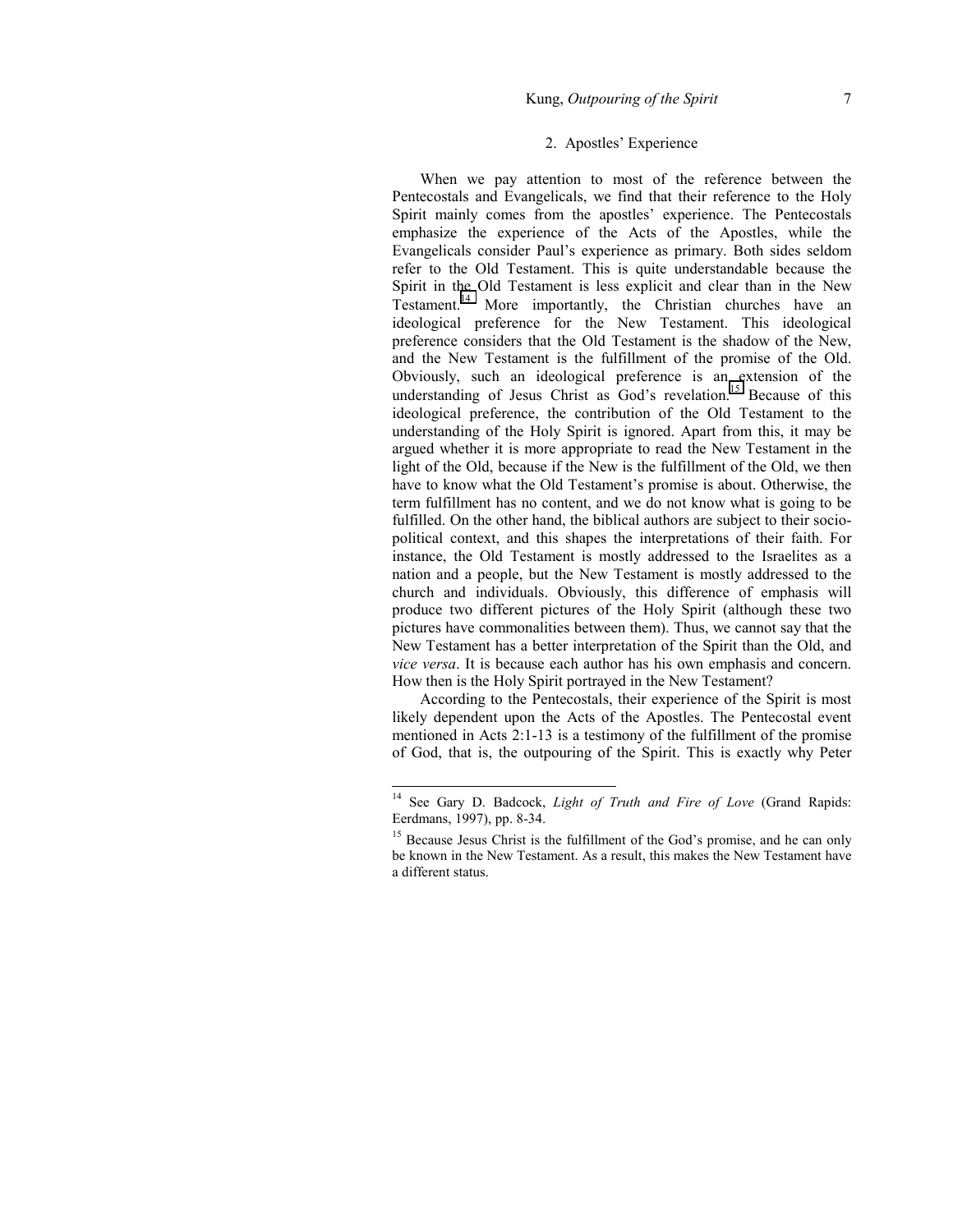quoted Joel 2:28-32 to justify this moment of time. In this particular event, the work of the Spirit is characterized by speaking in foreign language, prophecy, vision, miracles, and power evangelism. In later development, the outpouring of the Spirit is characterized by the baptism in the Spirit, healing and exorcism. These phenomena or characteristics become the basic framework of understanding the activities of the Spirit. In fact, we can easily detect a close link with the Acts' experience of the Spirit and the contemporary Pentecostals' concern and emphases.

Unlike the Pentecostals, the Evangelicals emphasize Paul's teaching of the Spirit. Paul, unlike the Acts of Apostles, does not say much about the external expressions of the work of the Spirit, such as, healing and speaking in tongues. But he considers rather that the work of the Spirit is to build up the churches (1 Cor 12-14) and bring one to have a relation with God (Gal 3:1-5; Rom 8:16). Regarding the latter, the Spirit is viewed as both the source and goal of the believer's life. Themes like the justification of life, the rebirth to life and the sanctification of life often occur. Besides, because of Paul's experience of being put on trial, he emphasizes that the Spirit of God is the guarantee of God's act of justification and brings us to freedom (Rom 8:2, 6; 2 Cor 3:17).

This basic different understanding of the Spirit between the Acts and Paul explains why the Pentecostals and Evangelicals do not find it easy to come together. Nevertheless, their difference is only a matter of emphasis, and in fact they share a lot with one another. Firstly, both sides understand the work of the Spirit chiefly on an individual level. The Pentecostals talk about the individual's healing and baptism in the Spirit, while the Evangelicals talk about the individual's holiness. Secondly, both sides consider that the work of the Spirit is concerned about the spiritual existence of a personal being. The Pentecostals talk about speaking in tongues and spiritual warfare, while the Evangelicals talk about inner reconciliation with God. Thirdly, both sides see that the work of the Spirit mainly takes place within the ecclesial (institutional) context, not in a socio-political arena. Therefore, it seems to me that moving towards another side of one's own is not a promising way to solve the misunderstanding between the Pentecostals and Evangelicals, because the outcome would be more or less the same, that is, an individual, spiritual and ecclesial framework of understanding. This does not retrieve the core of the work of the Spirit. According to the Old Testament, the outpouring of the Spirit is an eschatological sign, and this is exactly why Peter quoted Joel 2 after the experience of speaking in foreign languages. In his sermon, Peter considers that Jesus Christ is the realization of God's promise, and the outpouring of the Spirit is a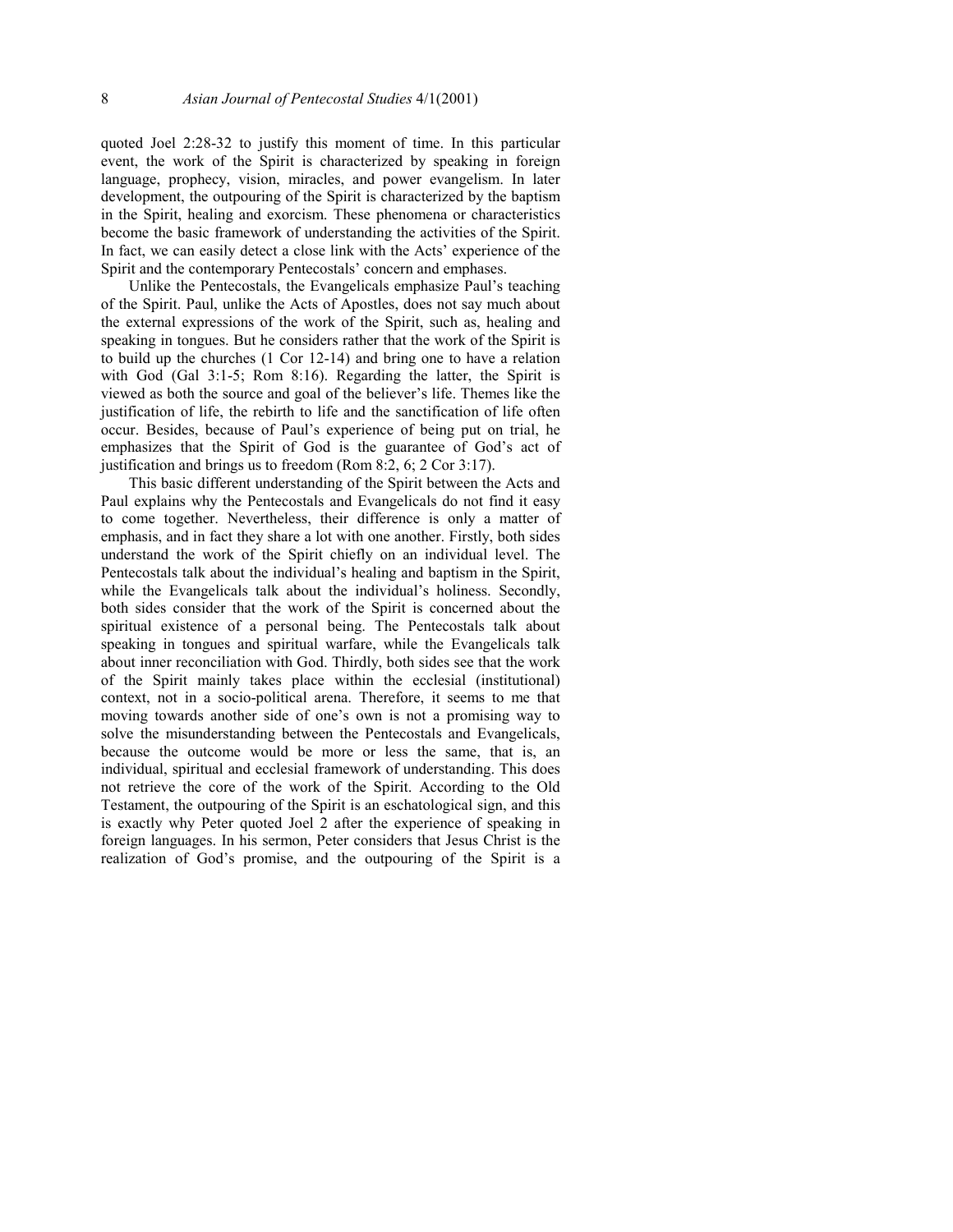### 3. Re-reading Joel

The promise mentioned in Joel 2:28-32 cannot be understood in isolation, because it is a response to God's call to lament (1:1-2:27), and leads to the announcement of judgment  $(3:1-20)$ .<sup>16</sup> Therefore, Joel 2:28-32 has to be understood in the context of the whole Book of Joel.

Joel 2:28-32 suggests that the promise of the pouring out of the Spirit comes as a response to the people's lamentation and repentance. In his promise, God will restore the land of faithfulness (2:19, 21-26), deliver Judah from its enemies (2:20), and more importantly, assure his people of his presence among them (2:27-32). The goal of these promises of salvation is that his people may know God, and the promise of the Spirit functions here as the guarantee of the fulfillment of his promises, especially the promise of the knowledge of God. Thus, when we read Joel's saying that "your sons and daughters shall prophecy, your old people shall dream dreams…" (v. 28), all of these signify that all will have immediate knowledge of God.

Nevertheless, the promise of the outpouring of the Spirit is an integral aspect of the salvation that God promises. Joel is not introducing a new promise, but rather a promise shared with and/or inherited from other traditions, such as Isaiah and Ezekiel. Therefore, the promise in Joel should be understood in the wider context of God's promise in the Old Testament rather than as a different promise. It is true that the promise in Joel mentions prophecy, dreams and visions that are not found in other relevant texts, but they are only the signs, not the core message of the outpouring of the Spirit. The core message of the outpouring of the Spirit is God's salvation, because it is God's response to the people's lament. I will come back to this point later.

The promise in Joel mentions that the Spirit is poured out on "all flesh." All flesh can be simply understood as humans or a collective noun that includes sons and daughters, young and old people, male and female slaves. Nevertheless, Hans Walter Wolff calls attention to the fact that the phase, "on all flesh" highlights in general "the weak, the powerless

l

<sup>16</sup> See Larry R. Queen, *Joel and the Spirit* (Sheffield; Sheffield Academic Press, 1995).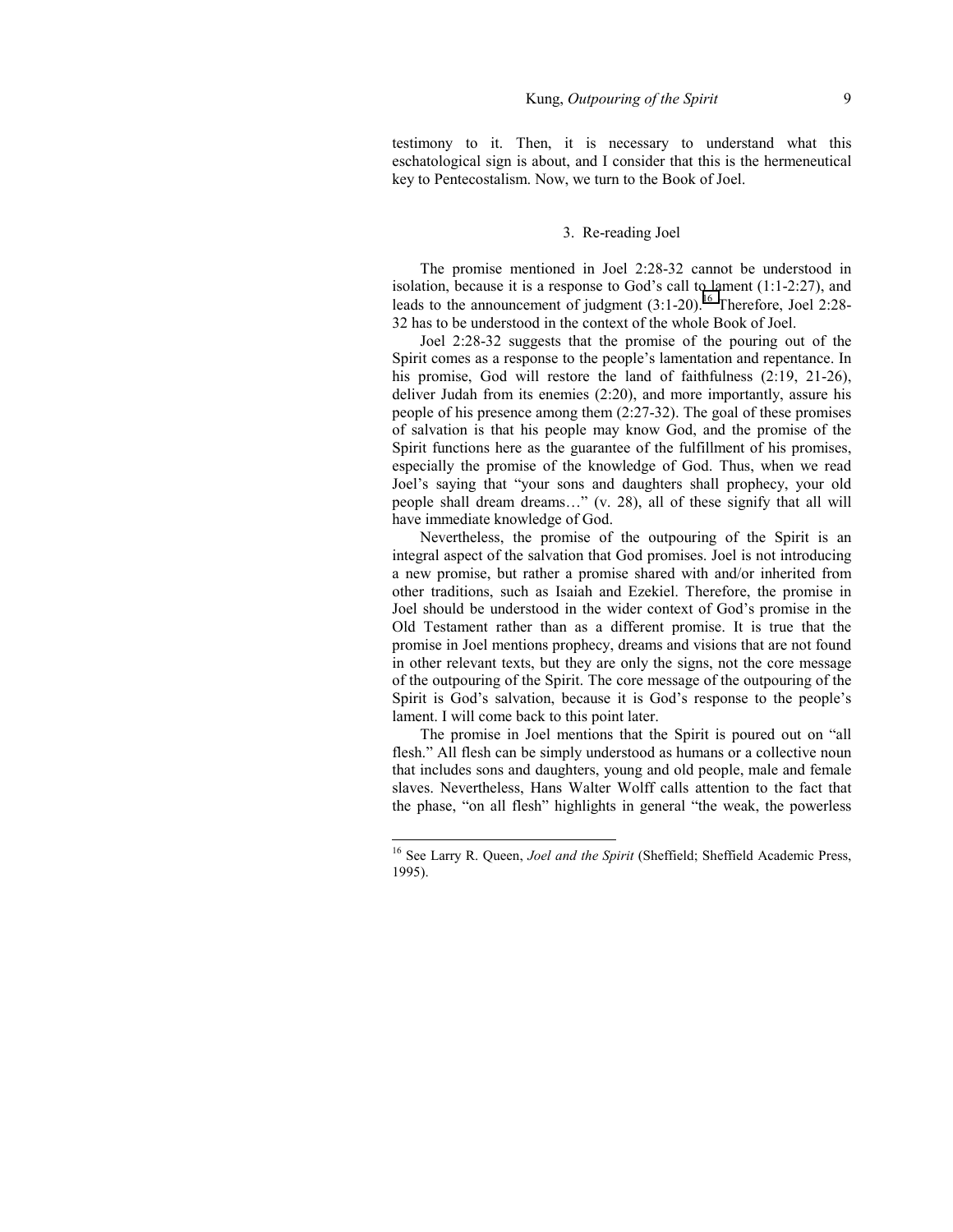and the hopeless" as "recipients of new life with God."<sup>17</sup> It is because "flesh" in the Hebrew Bible refers to humans in their infirmity.<sup>18</sup> Indeed it is not only female and male slaves, but also the old and the young who are highlighted as recipients of new life. The old women and men are the people who are passing away, who no longer are present in full power, and who will soon belong to the past. Young persons are the people who are not yet powerfully present, whose effectiveness lies in the future. Yet it is certain that sons and daughters mean not only young people, but the old, and to no less an extent the powerful and hopeful men and women of the generation standing in the middle of life. They, too, are to receive the Spirit and thus new life with God and with each other.

Besides, it picks them up inasmuch as the explicit promise is made that male and female slaves will also receive the Spirit. The promise holds fast to the conviction that the action of the Spirit of righteousness occurs for the benefit of the economically weak and the socially disadvantaged. The Spirit remains a Spirit of righteousness who binds together justice and mercy. The Spirit remains a Spirit who mediates attentiveness to those who are weaker with the act of working towards equal status for all persons. Privileges based upon gender or age or social standing will end when the Spirit is poured out. One thing that is necessary to point out is that "all flesh" does not mean the whole world, but everybody in Israel, for according to the introduction in 2:19 this oracle pertains to God's people, and immediately preceding it the manifestation of God "in the midst of Israel" has been announced (2:27).

The wonders in the heavens and on the earth (2:30-31) are signs of the salvation of the people of Judah. On the other hand, wonders can also be understood as God's judgment. This is exactly what the following chapter after the promise testifies, that is, God's announcement of judgment. In fact, even in the event of the Exodus, both the message of salvation and the announcement of judgment can be discerned in the wonders. This is to explain why the outpouring of the Spirit cannot be understood apart from the day of the Lord.

In relation to the Acts of the Apostles, we find that firstly, the apostles extend the promise in Joel to the gentiles (Acts 10:44-47). This goes beyond the promise mentioned in Joel, but is in line with God's promise in Isaiah, for instance. Secondly, the apostles consider that the Pentecostal event is a testimony of God's salvation. This is obvious in Peter's sermon (Acts 2). God's salvation is primary, and signs are

-

<sup>17</sup> H. W. Wolff, *Joel and Amos* (Philadelphia: Fortress, 1976), p. 67.

<sup>18</sup> H. W. Wolff, *Anthropology of the Old Testament* (London: SCM, 1974), p. 26.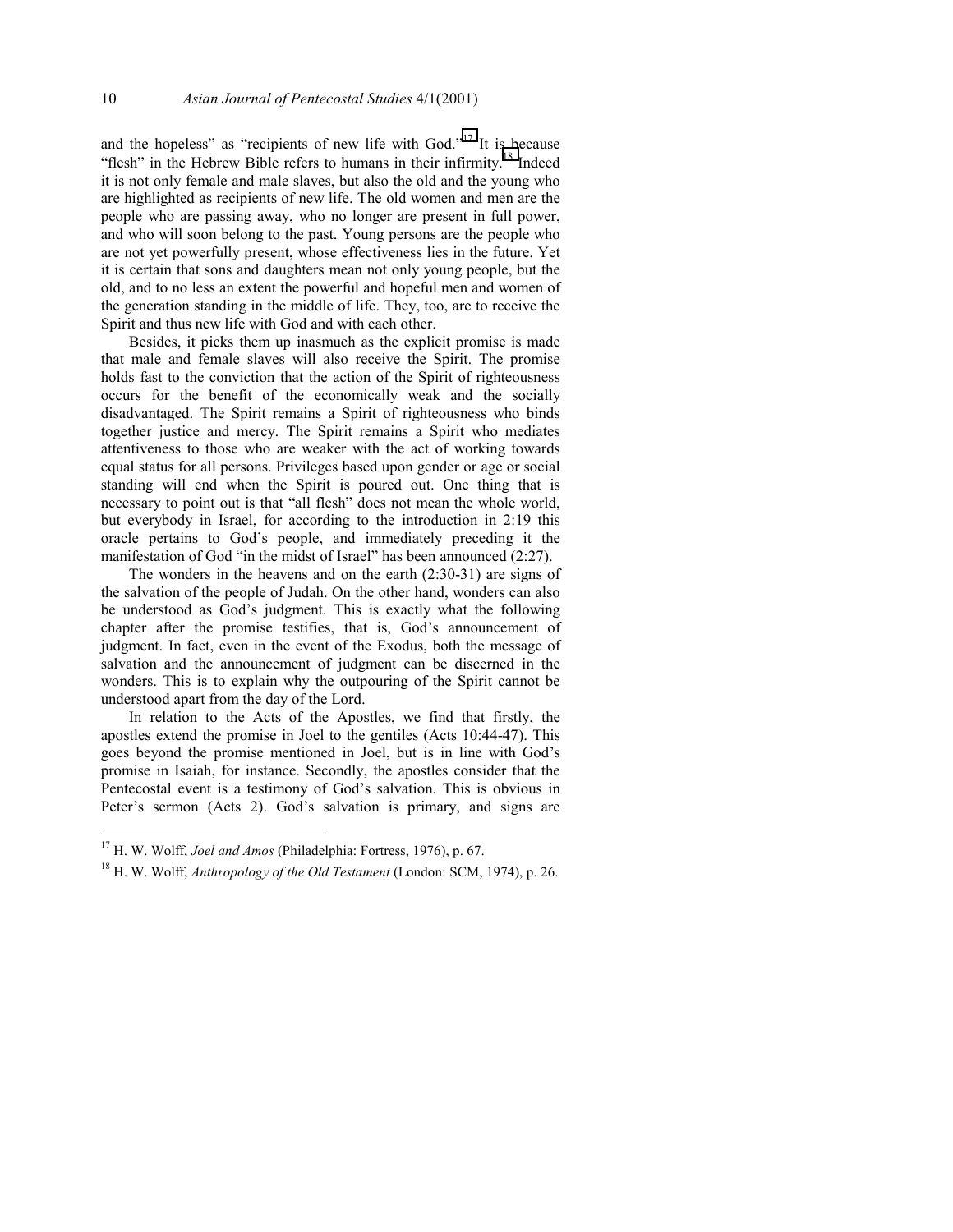### Kung, *Outpouring of the Spirit* 11

secondary. Signs need not indicate anything extraordinary, and the extraordinary need not refer to a sign. For Peter, the importance of the experience of speaking in foreign languages is a sign of the fulfillment of God's promise rather than the experience of speaking itself. Thirdly, if Joel's promise is related to God's judgment, we find that the judgmental message is implicit in the Acts of the Apostles. Despite that, we have to know that the salvation message itself implies both "yes" and "no," that is, a "yes" to those who lament, and a "no" to those who oppress.

### 4. God's Promise in Isaiah

As being said before, the promise of the Spirit in Joel quoted by Peter is not an independent promise, but rather is an integral aspect of God's salvation. This becomes clear when we refer to the Book of Isaiah.19 The messianic texts (11:1-10; 42:1-4; 61:1-3) will be particularly chosen to illustrate what the promise of the Spirit is.

We find that these three messianic texts attest to the fact that God's Spirit is a Spirit of justice and peace. They all announce God's chosen bringer of salvation, upon whom the Spirit not only comes in a surprising way, but upon whom the Spirit also remains. The understanding of the Spirit of God now appears to be settled in the truest sense of the word: the Spirit of God rests. For the bringer of salvation, God's Spirit is an enduring endowment. These three messianic texts have different emphases due to three different periods of time,<sup>20</sup> but they all share the basic message of the power and authority of the person who bears God's Spirit that lies in the fact that this person establishes justice, mercy and knowledge of God, and gives them a universal extension.

Isaiah 11:1-10 promises that the bearer of the Spirit brings righteousness. He does not judge by appearance or by hearsay. He judges the helpless righteously; he decides for the poor of the land. He dispenses mercy in the place of judicial decision-making. He judges, and

<sup>&</sup>lt;sup>19</sup> Wonsuk Ma makes a very good and precise study of the Spirit of God in his book, *Until the Spirit Comes* (Sheffield: Sheffield Academic Press, 1999). Nevertheless, my concern here is not to provide a summary of a theology of the Spirit of God in the Book of Isaiah, but rather to emphasize the messianic texts. The messianic texts are chosen mainly because Jesus Christ concretizes what the outpouring of the Spirit means.

<sup>&</sup>lt;sup>20</sup> Put simply, they are the pre-exilic Isaianic Spirit tradition, exilic Isaianic Spirit tradition and post-exilic Isaianic Spirit tradition. See Wonsuk Ma, *Until the Spirit Comes.*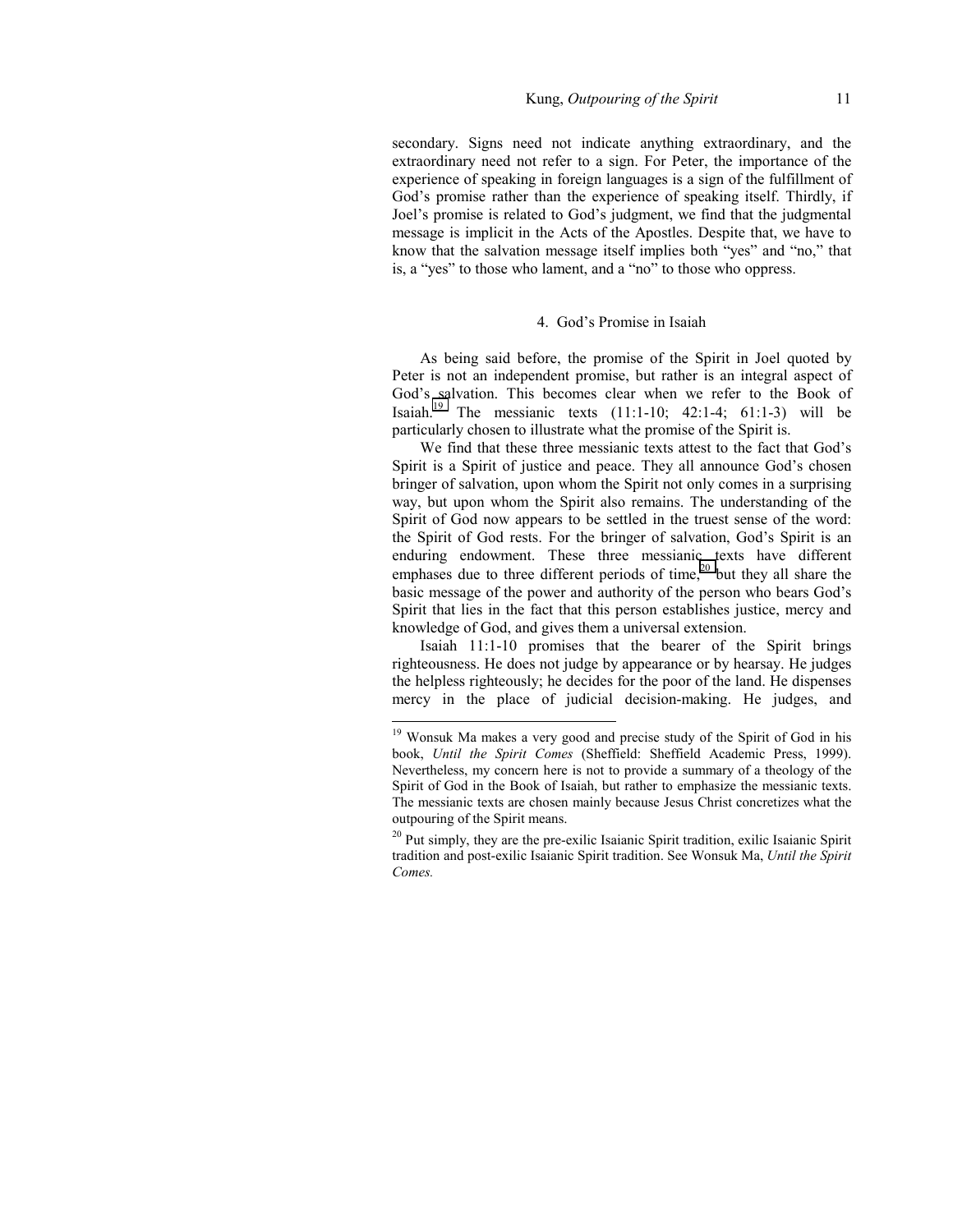establishes justice. The bearer of the Spirit does not moralize at the expense of the cultivation of justice. For example, he does not develop an abundance of exceptions for the weak without regard for justice. The weak shall be treated with righteousness, and justice shall adjust to protecting the weak. The text does not stop at here. In verse 6, it turns to describe a universal condition of peace that even includes animals. The passage concludes with the promise that nothing evil will be done and no more crimes will be committed, because the land will be filled with the knowledge of God, inasmuch as the realization of justice and mercy is bound up with a knowledge of God that fills the whole land.

Nevertheless, the promise holds out the prospect of the establishment of justice, mercy and knowledge of God not remaining confined to Israel. Israel becomes conspicuous to the nations in a particular way. Filled with righteousness and knowledge of God, Israel directly attracts the nations. The establishment of justice, mercy and knowledge of God is accompanied by a power of influence and attraction in relation to the nations. The revelation of God - not only for Israel, which is described both as the establishment of an eschatological condition of freedom in Israel and as the gathering of the dispersed. The revelation does not lead merely to the nations taking wide-eyed cognizance in one way or another. It leads rather to changes in orientation and in behavior. The nations seek out Israel, orient themselves toward Israel, and take as a model the people that reflect nothing less than divine glory.

The second passage, Isa 42:1-8, emphasizes more strongly than Isaiah 11 that the justice brought by the bearer of the Spirit is established universally and recognized universally. God's chosen one brings justice to the nations, establishes justice on earth. Mercy, the act of going to meet those who are weaker, the suffering and the disadvantaged, is again emphasized. The messianic bearer of the Spirit is called to open eyes that are blind, to bring prisoners out of the dungeon, and to free from prison all those who sit in darkness.

In this passage, the term "justice" is sounded three times (vv. 1, 3, 4). The characteristic notion of justice, rooted in the Mosaic tradition and explicated in prophetic utterance, is the reordering of social life and social power so that the weak (widows and orphans) may live a life of dignity, security and well-being. Regarding the mandate of the servant, it is first voiced in two sweeping phrases, "covenant to the people" and "light to the nations"  $(v, 5)$ . The phrase is commonly taken to mean that Israel is to live as to bring others to a defining relationship with Yahweh or, alternatively, to transform social relationships in order to make them neighborly. The poetry seems to entertain the thought that social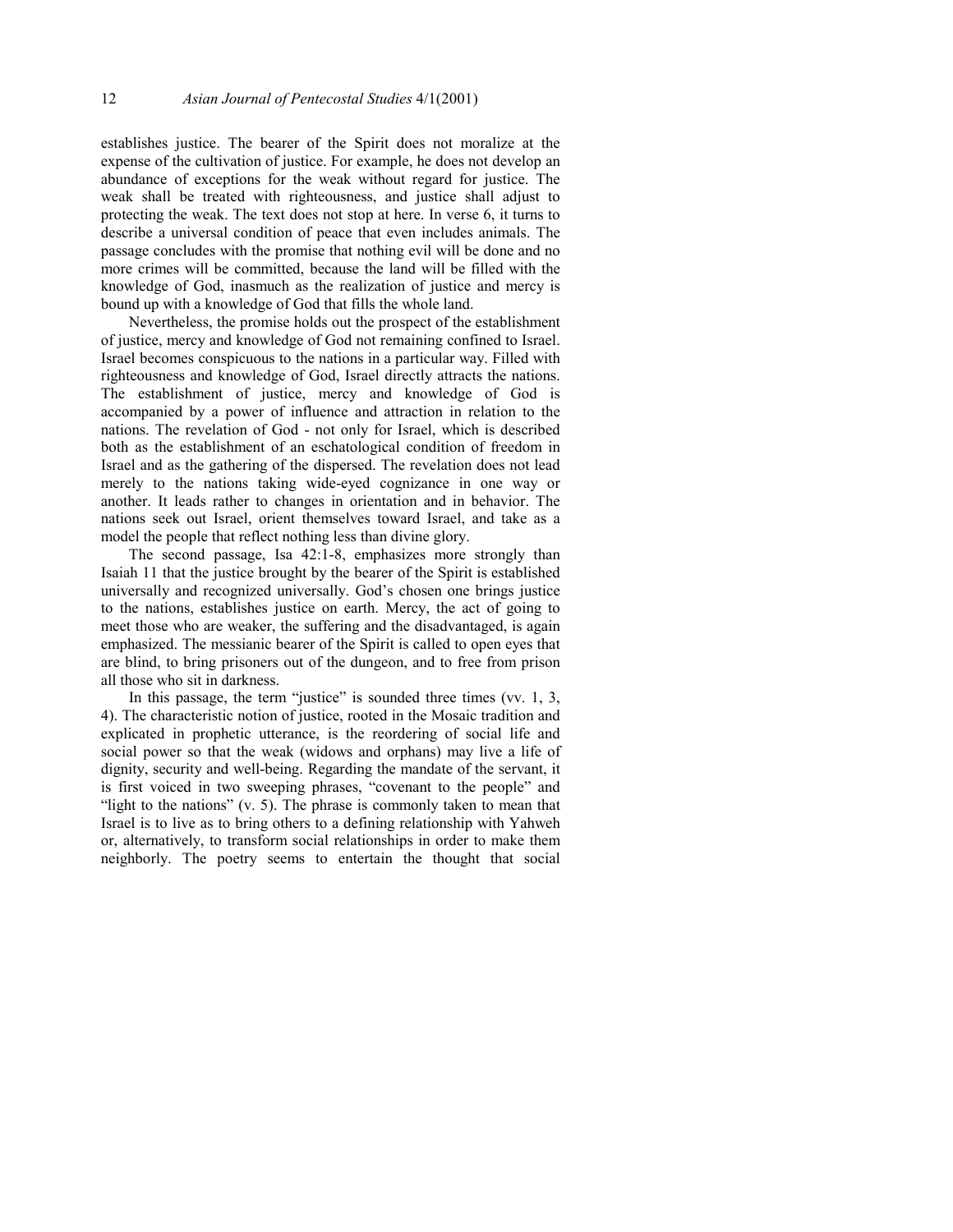relationships in the world can be radically reordered, and the servant is to effect that reordering. The second phrase, "light to the nations," also offers a general notion of rehabilitation.

In verse 7, it talks about the prisoner. In the ancient world, imprisonment is primarily an economic function so that the poor are imprisoned. This authorization perhaps suggests something like the ancient Israelite practice of debt cancellation, whereby the poor may be released from prison because they are released from debt (see Deut 15:1- 11). In verses 8-9, it affirms that it is Yahweh and only Yahweh who acts. Thus the call of the servant is to make clear that it is the will of the creator that is to be enacted by the servant.

Finally, the third text, Isa 61:1-3, promises that the bearer of the Spirit chosen by God brings good news to the oppressed, binds up those who are of broken heart, proclaims liberty to the captives, comforts those who are mourning, awakens a song of praise instead of a faint spirit. This mercy is not regarded as some sort of charitable good deed toward the weak, but as an act of establishing righteousness. The event is also universally perceived as such. Through the bearer of the Spirit, God brings forth righteousness and praise before all the nations, which is described in still more detail in Isaiah 62.

"The year of the Lord's favor, and the day of vengeance" refers to the practice of the jubilee year authorized in Leviticus 25, when all properties lost in economic transactions will be restored and returned in order to permit a stable, functioning community. It is not an anticipation. Rather it concerns the concrete issues of a community in trouble, and it proposes a transformative response out of Yahweh's resolve. The proclamation is something of a test case for the way in which the Old Testament holds together theological vision and concrete economic practice.

From the above discussion of the three messianic texts, we realize that firstly, the promised Spirit is the Spirit of justice and peace. It reminds us that for all of royal Israel's compromise and opportunism, it still kept alive a sense of its distinctiveness as a community committed to justice in public affairs, justice for the weak and vulnerable. Secondly, insofar as Isa 42:1-8, with its clear messianic flavor, can be drawn upon as an illumination of Jesus, it is a reminder that Jesus cannot be reduced to privatistic salvation or to sacramental operations, but that Jesus was received, celebrated and eventually crucified precisely for his embodiment and practice of this vision of social possibility. Therefore, any form or tendency of privatization and spiritualization of God's promise of the Spirit is misleading and distorted. Thirdly, outpouring of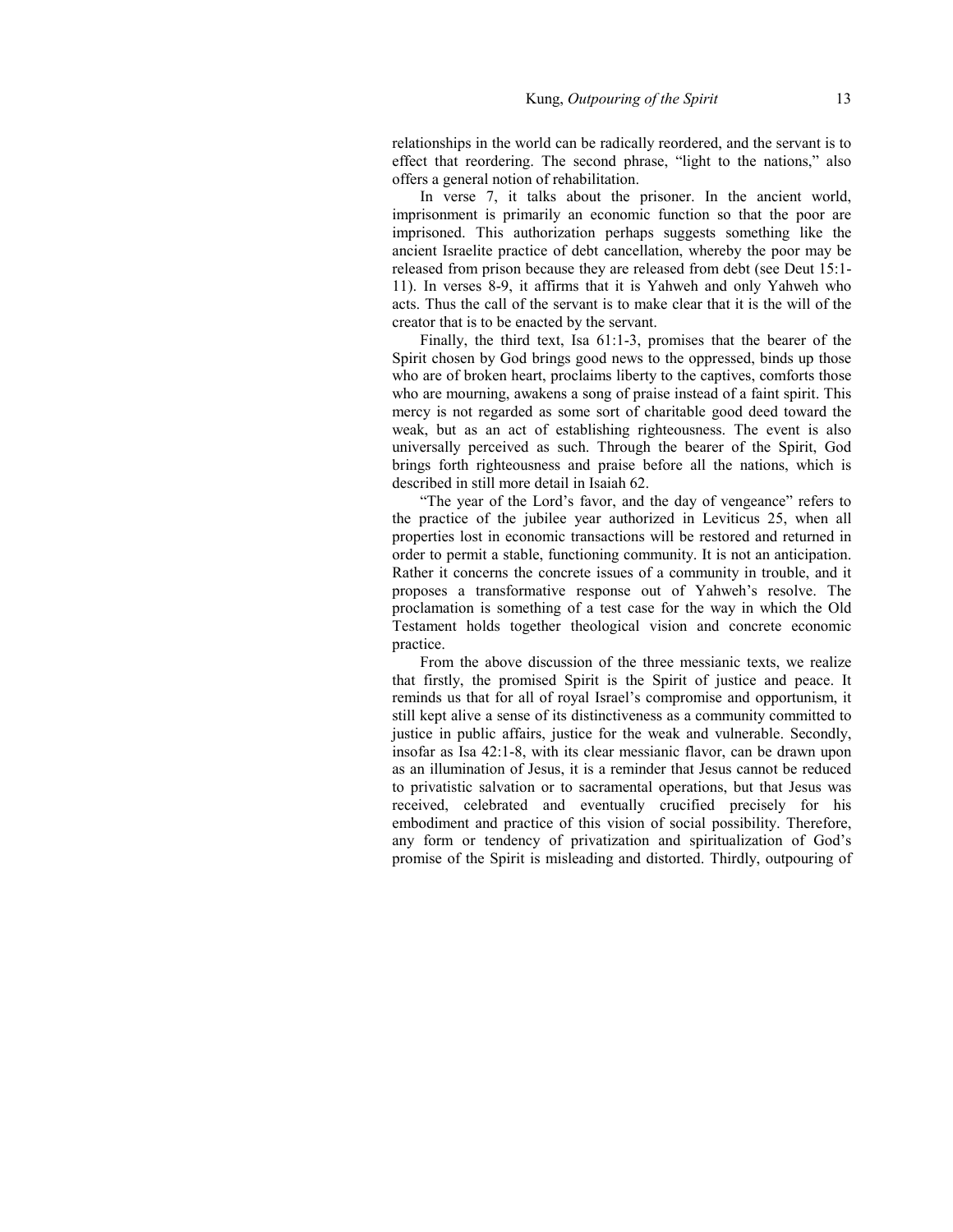the Spirit is about a social vision, a new creation. It aims at re-ordering our social relations and re-structuring our social behavior. Finally, from the messianic texts themselves, we notice that the outpouring of the Spirit takes place through mediation. In Christian term, this is Jesus Christ. The relation between the Spirit and Jesus Christ is best illustrated in current emphasis on the Spirit-Christology.<sup>21</sup> Since the resurrection of Jesus Christ, the establishment of the church is seen as a continuation of Jesus' ministry.<sup>22</sup> Thus, the Spirit, Jesus Christ and the church are closely related.

#### 5. A Fresh Look at the New Testament

What I have done so far is to establish a thesis that any understanding of the Holy Spirit should not ignore the contribution of the Old Testament, and that the Old Testament testifies that the promise of the outpouring of the Spirit is about a vision of social possibility. In Jesus' life, we find that this promise is not carried out through a struggle for political power or the establishment of a new government, but rather through the transformation of values and the establishment of a new polity, namely, the church. The church is not simply a purely religious institution, but rather is an alternative society of those that decide to live in accordance with the Spirit and to proclaim the message of salvation. In this sense, we then can understand why the Holy Spirit in the New Testament is very seldom related to the social vision mentioned in the Old Testament. It is because the Old Testament's vision is already accepted with no reservation, while the New Testament is concerned about how this vision is carried out, and the building up of the church as an alternative society is the answer to it. In fact, this is the core concern of the New Testament. Peter says,

<sup>21</sup> See Jürgen Moltmann, *The Way of Jesus Christ* (London: SCM, 1990); C. S. Song, *Jesus in the Power of the Spirit* (Philadelphia: Fortress, 1994).

 $22$  If Christ is the subject of the church, then in the doctrine of the church Christology will become the dominant theme of ecclesiology. Every statement about the church will be a statement about Christ. Every statement about Christ also implies a statement about the church; yet the statement about Christ is not exhausted by the statement about the church because it also goes further, being directed towards the messianic kingdom which the church serves.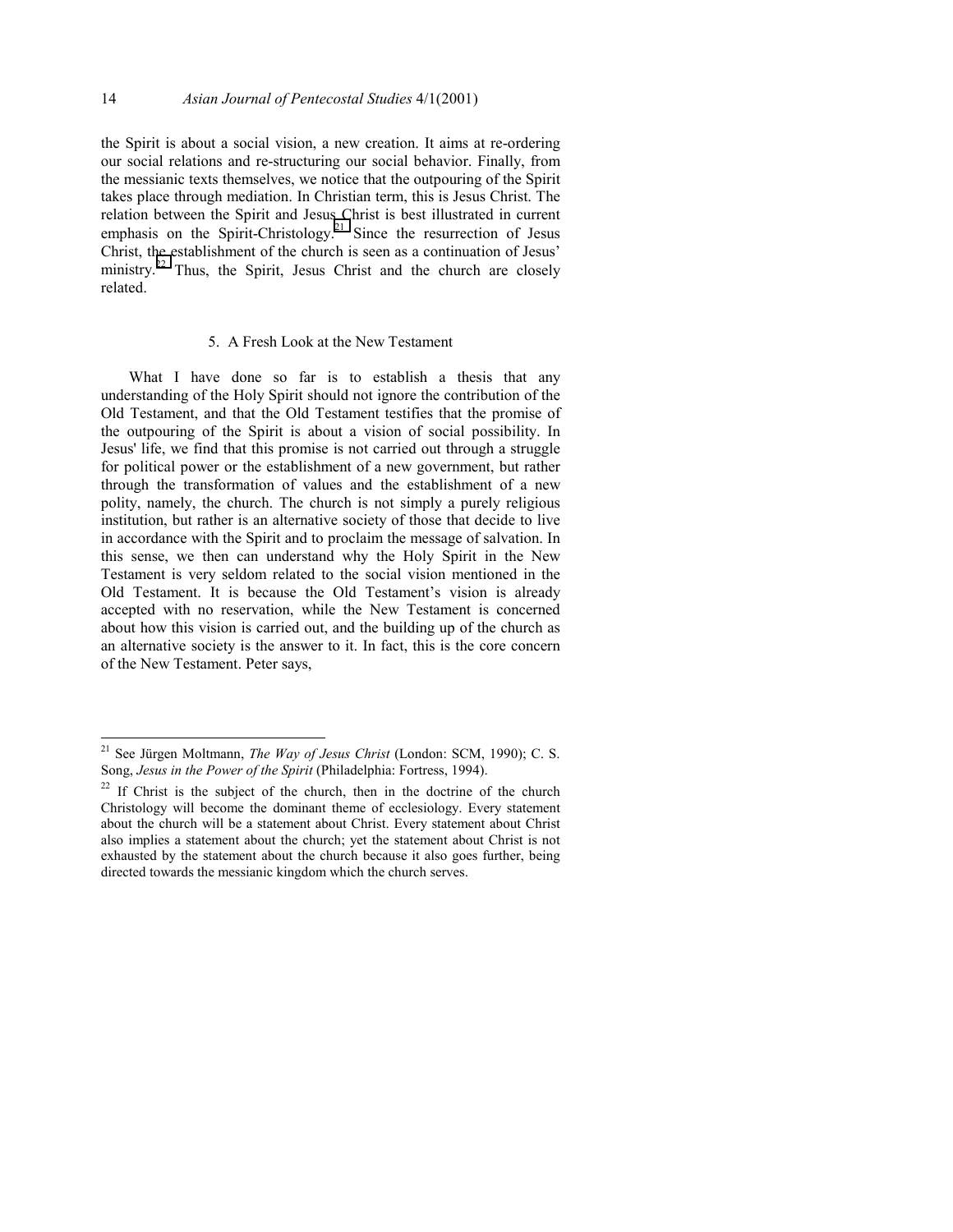But you are a chosen race, a royal priesthood, a holy nation, God's own people, in order that you may proclaim the mighty acts of him who called you out of darkness into his marvelous light (1 Pet 2:9).

The New Testament is not a book about religious matters, but about the formation of a community that sees itself as a mediation to witness to and proclaim God's kingdom. It is a kingdom that is characterized by the Spirit of justice and mercy, and knowledge of God.

In this light, the Pentecostal event in Acts 2 is not simply about religious phenomena, but rather gathers a community that becomes a bearer of, and a witness to, God's deeds of power. We have encountered this process of gathering - as an effect of God's Spirit - in diverse contexts. The Pentecostal event gathers a differentiated community that includes various groups of people. Nevertheless, it is only a starting point. This process of gathering is extending and expanding. This can be discerned from Paul's words,

As many of you as were baptized into Christ have clothed yourselves with Christ. There is no longer Jew or Greek, there is no longer slave or free, there is no longer male and female; for all of you are one in Christ Jesus (Gal 3:27-28).

This community is not simply a religious community. Rather it is a new polity. It breaks down all human barriers, and endeavors to build up a just and caring society. In the Book of Revelation, it becomes clear that such a community makes a "political" option, that is, as a witness to God in the midst of political and economic upheavals and distortions.<sup>23</sup> We call this community the fundamental sacrament of salvation.<sup>24</sup> The church as the fundamental sacrament of salvation is not so of itself, but only in relation, distinction and subordination to Christ as to the historically primal sacrament in which God's promise of himself as

<sup>23</sup> See Pablo Richard, *Apocalypse* (Maryknoll: Orbis, 1995).

<sup>&</sup>lt;sup>24</sup> "Essentially the church is the historically continuing presence in the world of the incarnate Word of God. She is the historical tangibility of the salvific will of God as revealed in Christ. Therefore, the church is most tangibly and intensively an event where Christ himself is present in his own congregation as the crucified and resurrected Savior, the fount of salvation; where the Redemption makes itself felt in the congregation by becoming sacramentally visible; where the New and Eternal Testament which he founded on the cross is most palpably and actually present in the holy remembrance of its first institution." Avery Dulles, *Models of the Church* (New York: Image, 1978), pp. 73-74.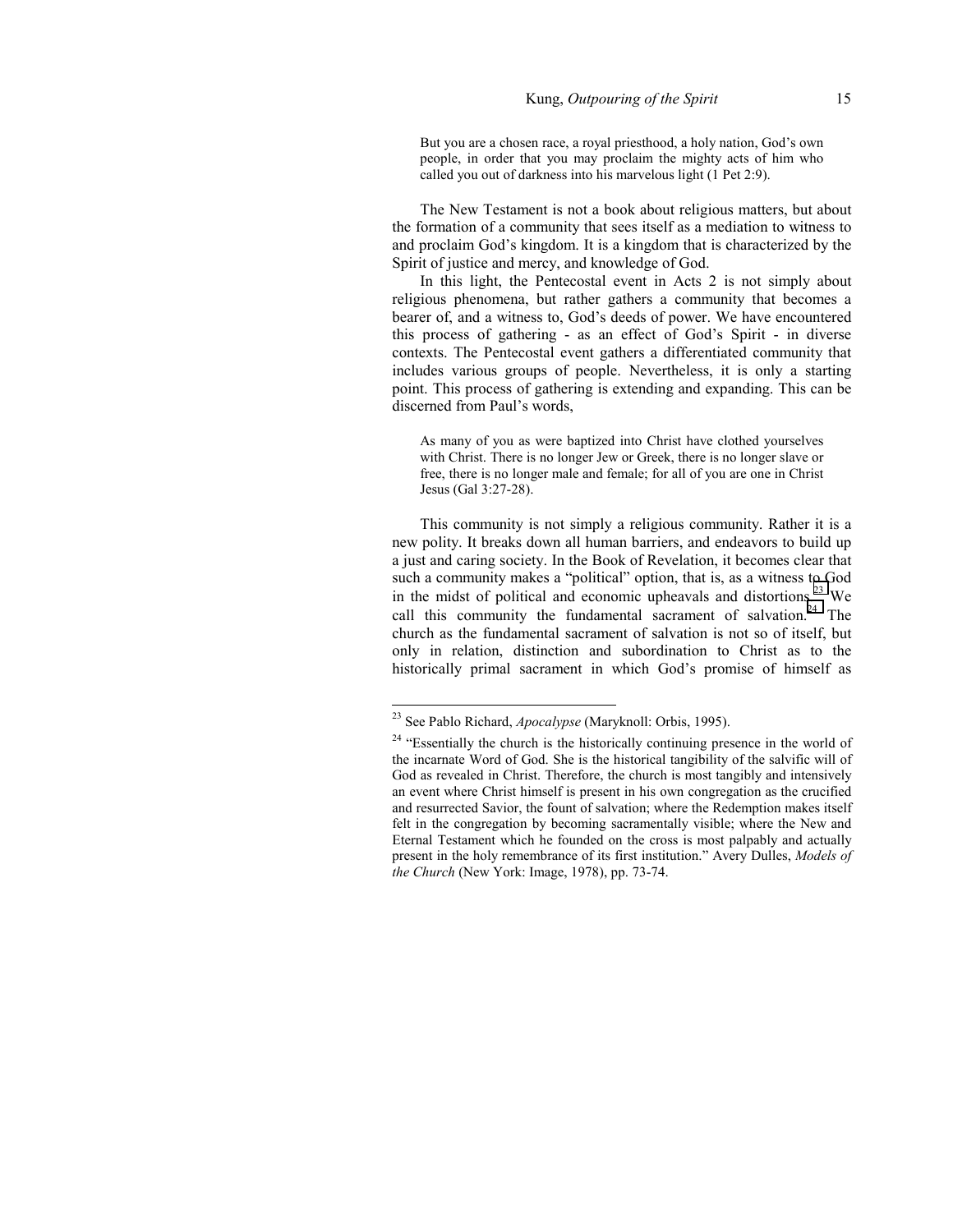forgiveness and glorification comes to historical appearance and irreversible completion. Being the sacrament of salvation, the church can only depend upon the presence and the power of the Spirit. As Jürgen Moltmann puts it,

The living remembrance of Christ directs the church's hope towards the Kingdom, and living hope in the Kingdom leads back to the inexhaustible remembrance of Christ. The present power of this remembrance and this hope is called the power of the Holy Spirit…. The church's fellowship with Christ is founded on the experience of the Spirit which manifests Christ, unites us with him and glorifies him in men. The church's fellowship in the Kingdom of God is founded on the power of the Spirit, which leads it into truth and freedom. It is when the church, out of faith in Christ and in hope for the Kingdom, sees itself as the messianic fellowship that it will logically understand its presence and its path in the presence and the process of the Holy Spirit.<sup>2</sup>

The church as the fundamental sacrament of salvation becomes our hermeneutical key to understand the practice and ministry of the church.

Generally speaking, the ministry of the church is twofold. Firstly, it is about what I call the "means of salvation," that is, proclamation, baptism, the Lord's supper, worship, acts of blessing and the way in which individual and fellowship live. Secondly, it is about the charisma, the gifts and office that are supporting the means of salvation. Obviously, the former is dependent upon the latter, and the latter is the work of the Spirit. Because of the church as the fundamental sacrament of salvation, these twofold ministries have to orient themselves towards God's mystery of grace. God's mystery of grace is his promise of the outpouring of the Spirit, and his Spirit is to bring salvation and announce judgment to the world. Thus, all the ministries and practice of the church have to lead the church beyond itself, out into the suffering of the world and into the divine future. Otherwise, the church becomes a sectarian, and loses its sacramental nature. Lesile Newbigin rightly says,

If the gospel is to challenge the public life of our society…it will not be by forming a political party, or by aggressive propaganda campaigns…. It will only be by movements that begin with a local congregation in which the reality of the new creation is present, known and experienced, and from which men and women will go into every sector of public life to claim it for Christ, to unmask the illusions which have

<sup>25</sup> J. Moltmann, *The Church in the Power of the Spirit* (London: SCM, 1977), p. 197.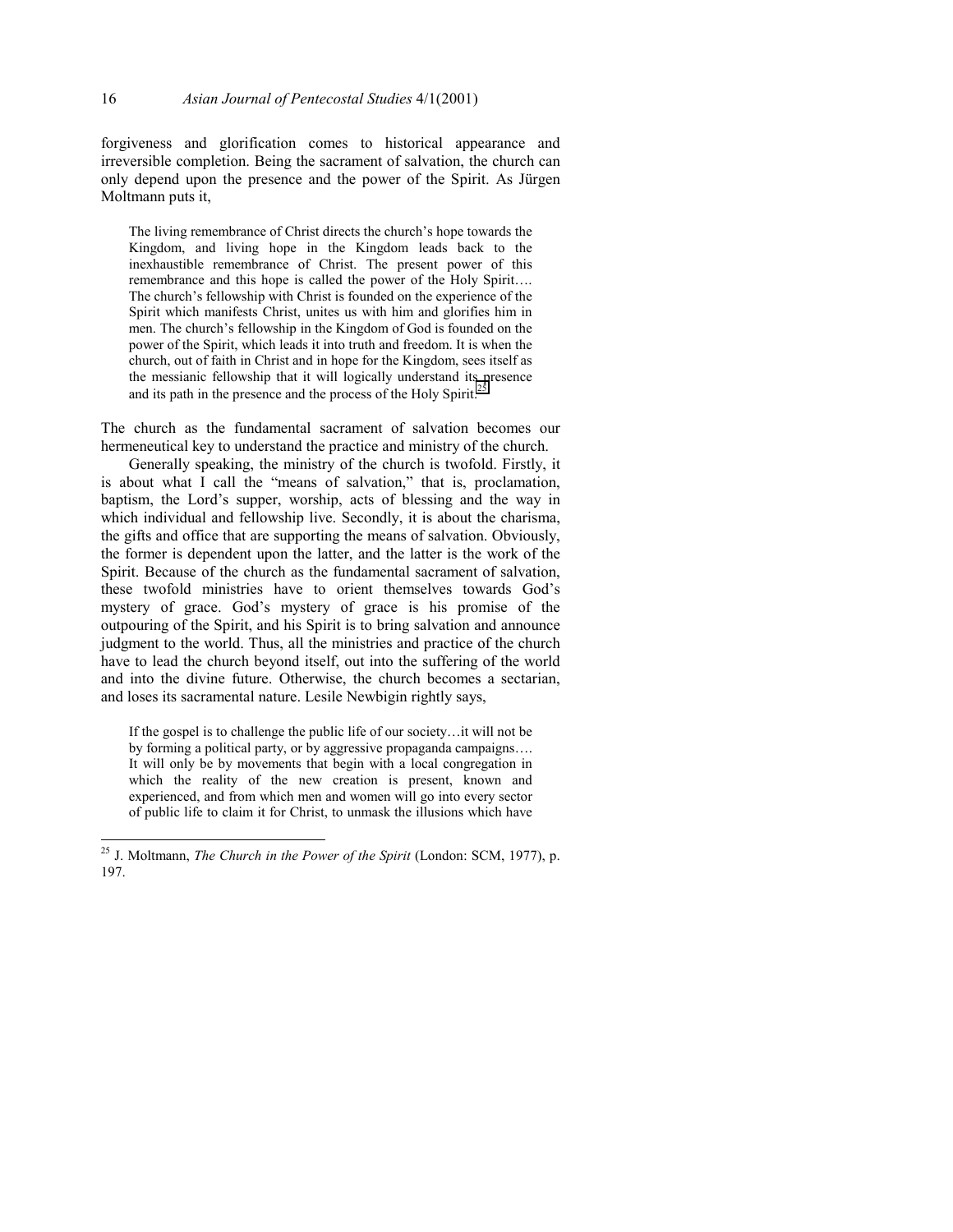remained hidden and to expose all areas of public life to the illumination of the gospel. But that will only happen as and when local congregations renounce an introverted concern for their own life, and recognize that they exist for the sake of those who are not members, as sign, instrument and foretaste of God's redeeming grace for the whole life of society.<sup>26</sup>

This can only happen when the church is filled by the Spirit.

# 6. Outpouring of the Spirit

Pentecostalism is not an ideology holding a belief about speaking in tongues or baptism in the Spirit, but rather is an experience of and a commitment to God's promise of the outpouring of the Spirit. This experience and commitment bring the church not to see its nature in the context of the inner mutual relationship between Christ and the church, but to see itself as a charismatic fellowship, a messianic fellowship of service for the kingdom of God. What then does it mean to the people in Hong Kong?

Firstly, the outpouring of the Spirit affects our economic sphere. According to the most recent government statistics, 30% of the total households in Hong Kong have experienced a drop of income of 24% from 1997 to 1999. On the contrary, the highest income group of households has seen an increase of 2%. From the Gini-coefficient figure, we find that the figure in 1991 is 0.476, but in 1996 it is  $0.518<sup>27</sup>$  From the present trend, it is more correct to say that the gap between the rich and the poor will be widening in the coming years. Even though the poor may have a job, their income is not enough to sustain their daily living. Poverty is not simply a matter of insufficiency of food, but rather is closely related to the concept of disempowerment. Due to the lack of economic power, the poor are gradually deprived of participating in social life.<sup>28</sup> As a result, the poor not only become a class of dependents, but also they have no power to change their destiny. The promise of the

<sup>26</sup> L. Newbigin, *The Gospel in a Pluralistic Society* (Grand Rapids: Eerdmans, 1989), pp. 232-34.

<sup>27</sup> See Lap Yan Kung, *Your Kingdom Come: A Theological Reflection on Social Spirituality* (Hong Kong: Hong Kong Christian Institute, 1997), pp. 88-89, and *Liberation Theology and Hong Kong's Predicament* (Hong Kong: Hong Kong Christian Institute, 1999), pp. 19-25.

<sup>28</sup> See John Friedmann, *Empowerment* (Oxford: Blackwell, 1992).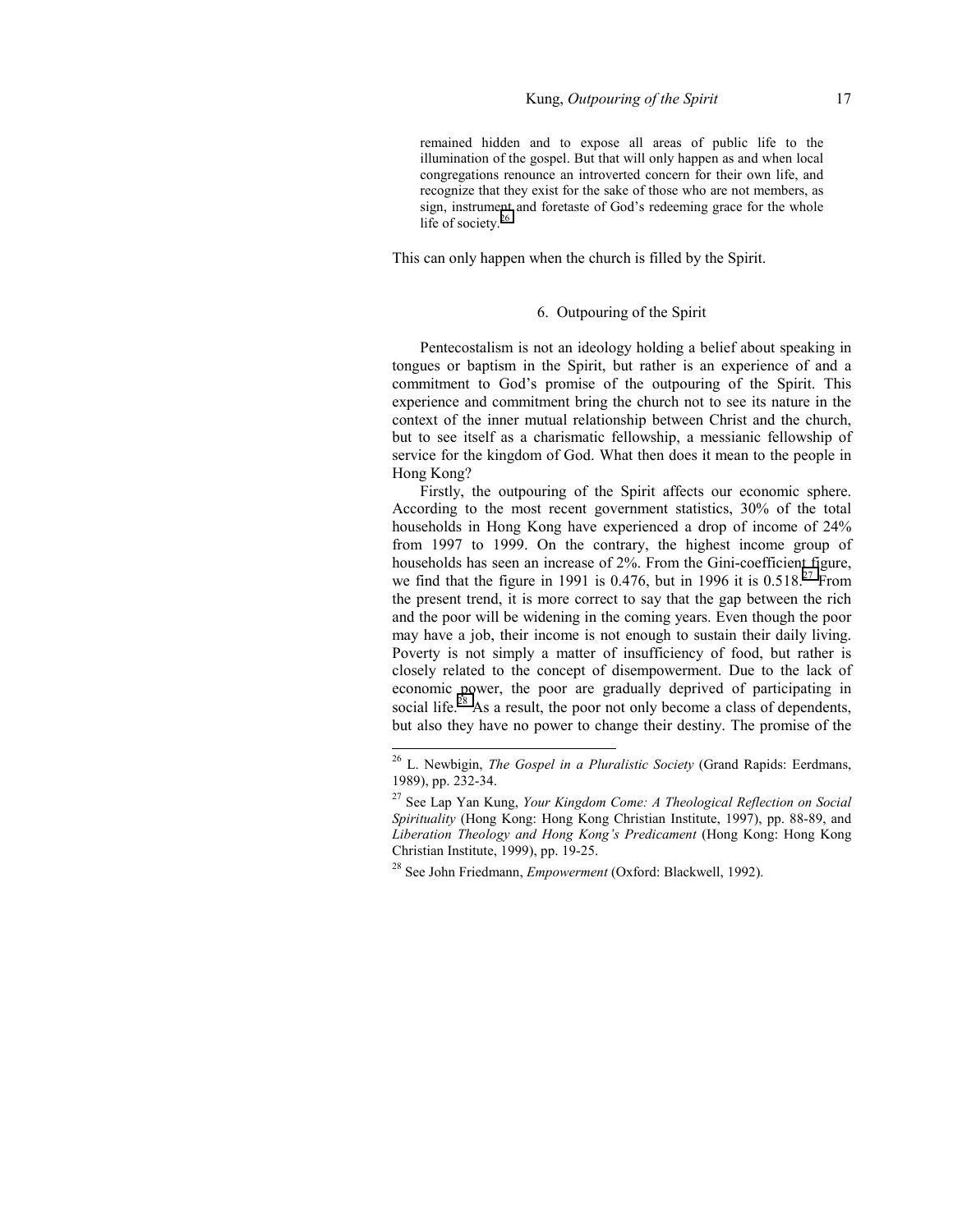outpouring of the Spirit is to bring justice to them, and to empower them so that they can experience the goodness of life. In order to bring justice, it is not enough for the church to do some charitable works, but it also has to challenge our existing social structures. It is not because we believe that social reform can bring us a just world, but a just world cannot be established without a just and caring social system. The church has no other option but to challenge our socio-economic structure, because the promise of the Spirit has a concrete economic practice.

Secondly, the outpouring of the Spirit affects our cultural life. Hong Kong is a capitalist society from which Hong Kong benefits from it a lot. Nevertheless, when capitalism becomes an ideology, our culture gradually becomes inhuman and impersonal.<sup>29</sup> Humans are no longer considered as beings with immeasurable value, but rather as means of production. Besides, humans are no longer who we are, but rather what we can contribute. As a result, the poor, the disadvantaged and the weak are no longer the people whom the members of society have to take care of, but rather whom they consider to be a burden of society. Obviously, the purpose of society is not to create harmony and solidarity among people, but to create wealth and prosperity. Those who fail to fit in would be given up. On the other hand, consumerism is another ideology associated with capitalism. In order to facilitate capitalism, consumerism is promoted. Consumerism is not simply a matter about spending, but rather becomes an ideology to believe that we are what we spend. Obviously, this brings serious damage to our environment, because wants and desires are emphasized and over-exaggerated. On the other hand, humans become more materialistic and fail to appreciate the importance of transcendence. Our world becomes a world without windows. The outpouring of the Spirit is of a Spirit who creates a new relationship among people and brings transvaluation to our society. It is an ideological struggle as well as a spiritual warfare. Nevertheless, this struggle cannot be achieved simply by evangelism, but rather through "evangelization."<sup>30</sup> It demands that the church be involved in all areas of public life.

<sup>&</sup>lt;sup>29</sup> See Lap Yan Kung, "The Cultural Dimension of Liberation Theology: The Case of Hong Kong," *Ching Feng* 38 (1995), pp. 213-26, and "Christian Welfare Ideologies: The Basis of Human Welfare," *Social Thought* 19 (2000, forthcoming).

<sup>&</sup>lt;sup>30</sup> Evangelism, in the Evangelical understanding, most likely emphasizes the importance of personal conversion, while evangelization considers that the gospel does not lie in personal conversion only, but also includes human culture in general as well.